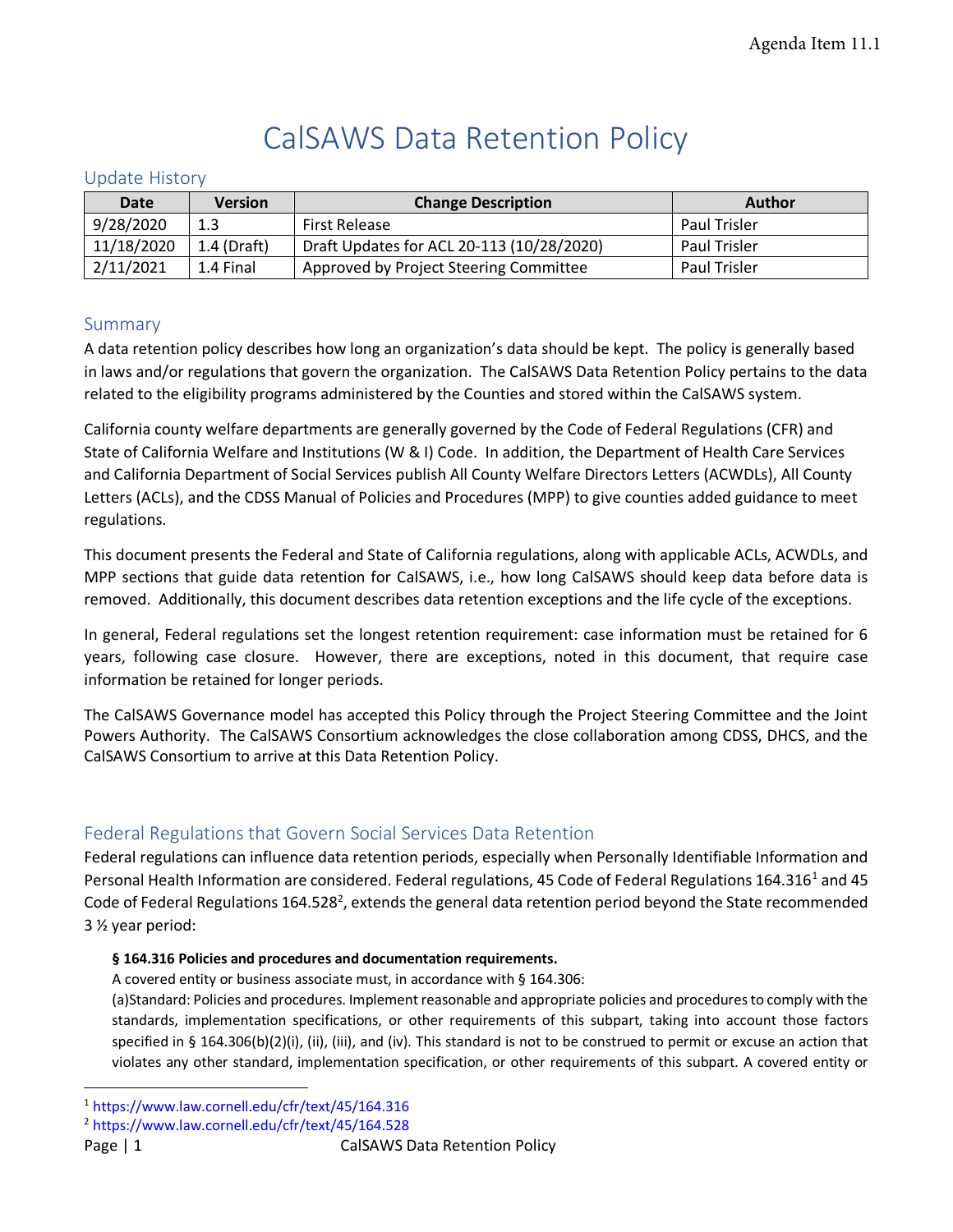business associate may change its policies and procedures at any time, provided that the changes are documented and are implemented in accordance with this subpart.

(b)

- (1) Standard: Documentation.
	- (i) Maintain the policies and procedures implemented to comply with this subpart in written (which may be electronic) form; and
	- (ii) If an action, activity or assessment is required by this subpart to be documented, maintain a written (which may be electronic) record of the action, activity, or assessment.
- (2) Implementation specifications:
	- (i)Time limit (Required). Retain the documentation required by paragraph (b)(1) of this section for **6 years** from the date of its creation or the date when it last was in effect, whichever is later.

#### **§ 164.528 Accounting of disclosures of protected health information.**

- (a) *Standard: Right to an accounting of disclosures of protected health information.*
	- (1) An individual has a right to receive an accounting of disclosures of protected health information made by a covered entity in the **six years** prior to the date on which the accounting is requested, except for disclosures:
		- (i) To carry out treatment, payment and health care operations as provided in § 164.502;
		- (ii) To individuals of protected health information about them as provided in § 164.502;
		- (iii) For the facility's directory or to persons involved in the individual's care or other notification purposes as provided in § 164.510;
		- (iv) For national security or intelligence purposes as provided in § 164.512(k)(2);
		- (v) To correctional institutions or law enforcement officials as provided in § 164.512(k)(5); or
		- (vi) That occurred prior to the compliance date for the covered entity.

The 6-year data retention period set by these Federal regulations governs the CalSAWS data retention period.

# California Regulations that Govern Social Services Data Retention

California county welfare departments are generally governed by the Welfare and Institutions (W & I) Code Section 10851 (a)<sup>3</sup>, which specifies the retention period for public social services cases, and allows for exceptions in certain cases:

Each county shall establish and maintain a case record for each public social services case and shall retain the record for a period of **three years**. The three-year retention period begins on the date on which public social services were last provided. The records shall be retained beyond the three-year retention period when the county is notified by the department or the State Department of Health Services, whichever has jurisdiction over the records, to retain records for a longer period of time. The department or the State Department of Health Services, whichever has jurisdiction over the records, shall instruct a county to retain records beyond the three-year period when the retention is necessary to a pending civil or criminal action.

These requirements are placed into operations requirements in the CDSS Manual of Policies and Procedures, Operations Section 23-353<sup>4</sup>:

The general statute in California (Welfare and Institutions Code Section 10851) requires that public social service records (aid and services) be maintained for **three years** from the last date of aid or services. It also provides that certain records in active cases may be destroyed after three years. Federal law (45 CFR 74.20) requires that case records which provide the basis for fiscal claims are to be retained for three years, starting on the day the state submits the last expenditure report to HHS for the period. In the case of supplemental expenditure reports this might require retention for a much longer period than three years.

<sup>&</sup>lt;sup>3</sup>https://leginfo.legislature.ca.gov/faces/codes\_displaySection.xhtml?lawCode=WIC&sectionNum=10851.

<sup>4</sup> <http://www.cdss.ca.gov/ord/entres/getinfo/pdf/opsman3.pdf>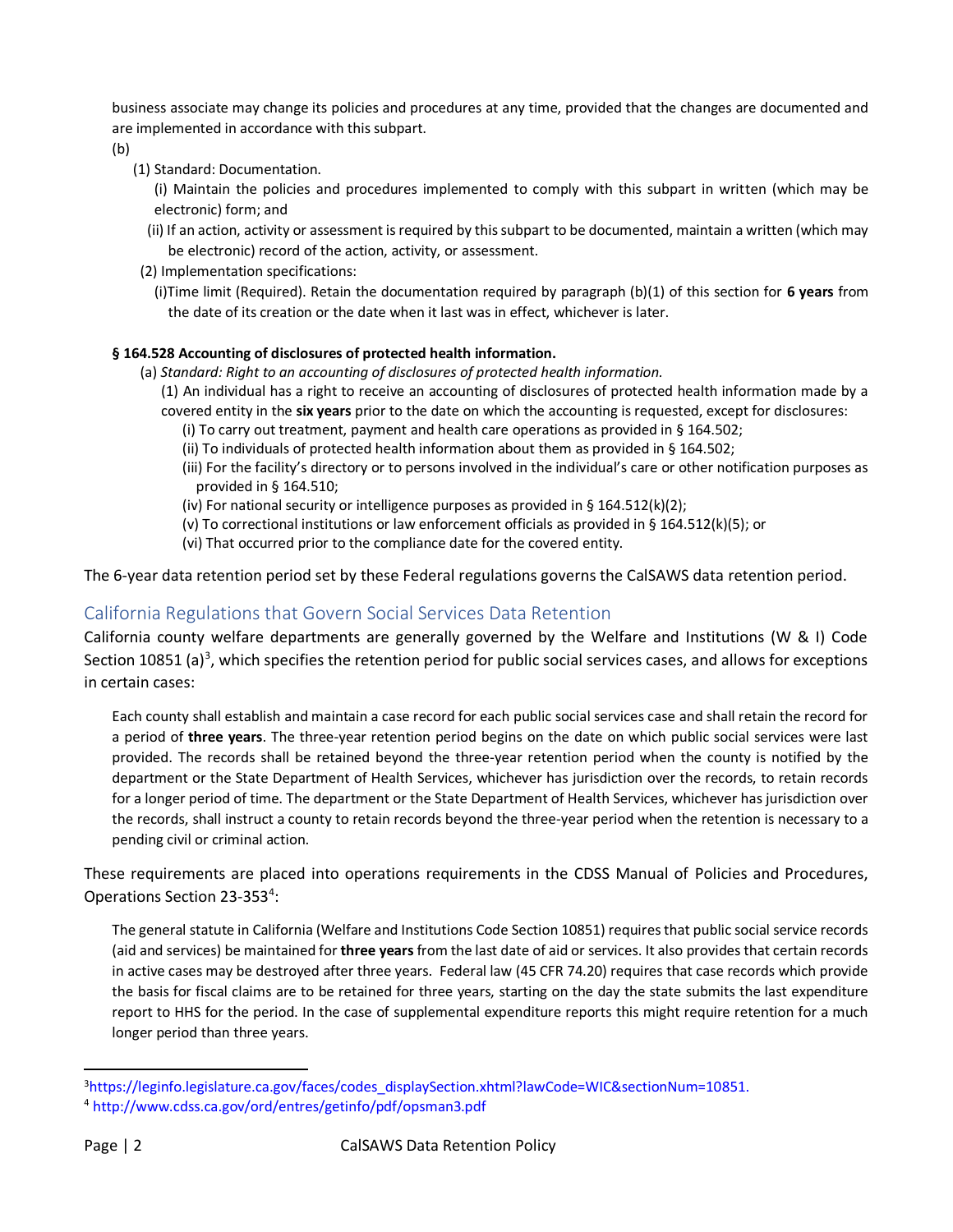Under these requirements, counties shall insure that records needed to prove eligibility may not be destroyed unless three years have passed from the date the last state expenditure report was made to HHS for the period in which such records were last used to document eligibility.

The CDSS Manual of Policies and Procedures, Operations Section 23-353.6 defines an Alternate Retention Period:

Unless a county has made or intends to make a supplemental expenditure report concerning specific cases which it wishes to purge or destroy, it may consider the retention period to be 3-1/2 years from the date a document was last needed to document eligibility or **3-1/2 years from the date the case was closed**. Using this retention period will insure (sic) that the records are retained at least 3 years beyond the filing of the final state expenditure report.

Data Retention Exceptions: Extending the Retention Period for Certain Case Conditions The State of California, Department of Social Services (CDSS) All County Letter (ACL) 15-26, besides reminding California Counties of the legal requirements for records retention, identifies certain records that require extended or indefinite retention periods beyond the 6-year Federal retention requirement. The following exceptions have been taken from ACL 15-26<sup>5</sup>.

The MPP Sections 23-353 through 23-356 set forth the requirements for certain records, which have retention periods which vary from the general rule. Some records require retention periods of more than three years, while the regulations must be reviewed for a complete listing.

The following are the most common types of records:

- 1. Records and their supporting documents must be retained when there is an open federal or state audit. This also includes those federal audits in progress and pending issuance of final reports. Counties are to inform contractors providing social services to retain all necessary records for audits which have not been resolved or closed. **For CalSAWS, open county audits are added to this item.**
- 2. Case records in which criminal or civil litigation was involved are to be retained for three years after the final claim is submitted for federal reimbursement. These records include those which were used in the determination of eligibility, including denials for the amount of retroactive benefits. Other records in the case must be retained in accordance with the requirements for public assistance records specified in this letter. **For CalSAWS, case records associated with a Special Investigation are added to this item.**
- 3. Form ABCD 278L, or its equivalent, must be retained for a period of ten years following closure in all cases where notification to do so by the Child Support Agency has been received.
- 4. County welfare warrant registers must be retained for five years unless an imaged record of the register has been made.
- 5. While not required by regulation, it is desirable that those Aid to Families with Dependent Children (AFDC)/California Work Opportunity and Responsibility to Kids (CalWORKs) case records and their supporting documents identified by CDSS as federal sample Quality Control (QC) cases containing an error be retained until the federal sanction process is resolved for the applicable Federal Fiscal Year (FFY).
- 6. Records necessary to sustain an Intentional Program Violation (IPV) disqualification should be retained through the life of the individuals.
- 7. Federal and/or state law and regulations require 60-month time limit on the receipt of Welfare-to-Work (WTW) services and aid and provide for exceptions to the time limit requirements. Therefore, counties are required to track

Page | 3 CalSAWS Data Retention Policy <sup>5</sup> <http://www.cdss.ca.gov/lettersnotices/EntRes/getinfo/acl/2015/15-26.pdf>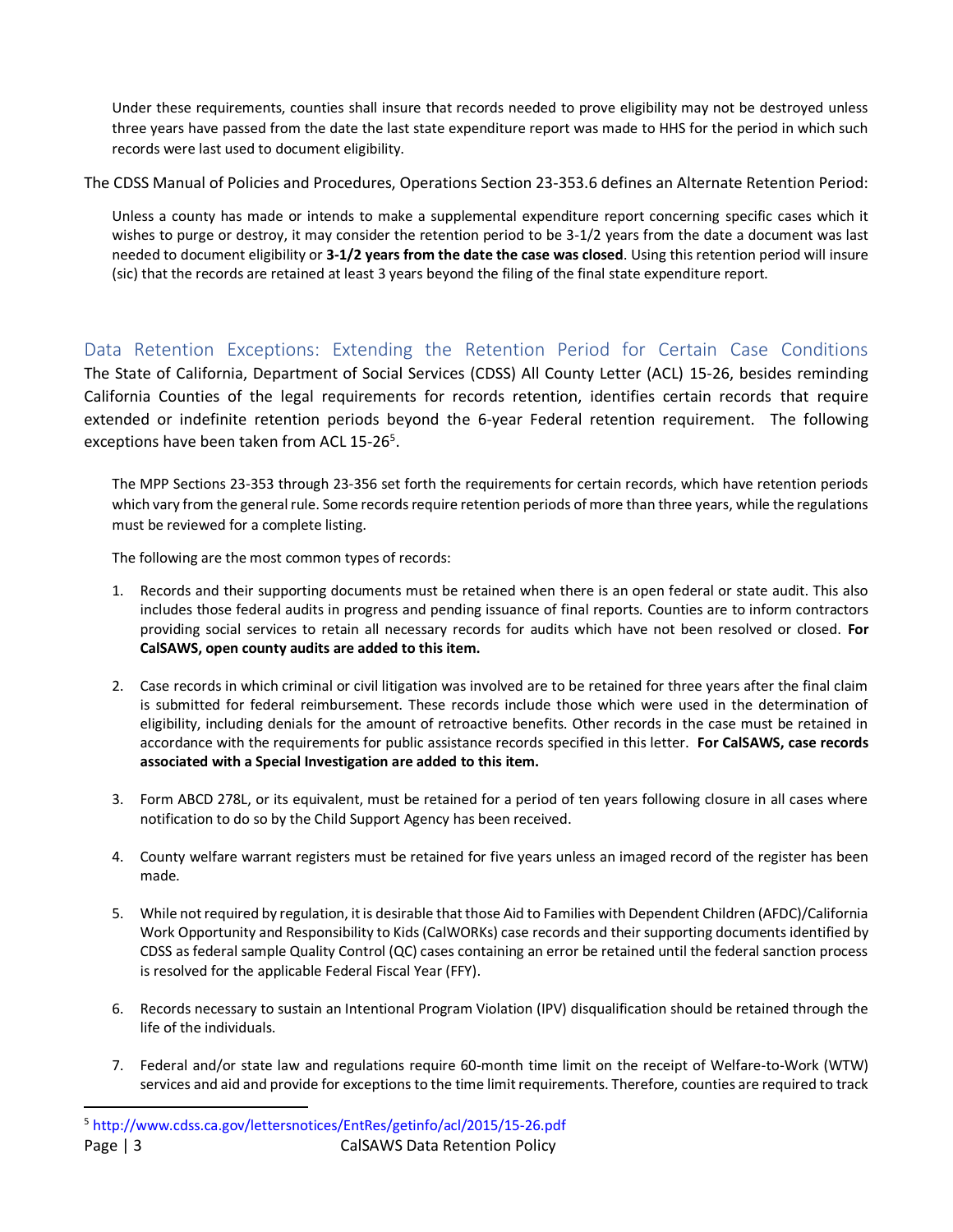CalWORKs recipients' time in services and on aid. Welfare case record documentation which support the tracking of time in services and on aid for CalWORKs recipients must be retained and transmitted to the statewide automated time limit tracking (Welfare Data Tracking Implementation Project System). Case records must be retained until the system is validated for completeness and accuracy. **For CalSAWS, time on aid for General Assistance/General Relief will be kept. Additionally, as directed by ACL 20-113<sup>6</sup> , to support federal TANF time limits, CalSAWS will retain:**

- **All issuance history (including special needs payments) and Diversion payment amounts for each adult or minor head of household**
- **Retain all case narratives and appropriate forms to support exceptions to the time limits, including exemptions and other program requirements that affect the time limits, such as sanctions and domestic violence good cause waivers**
- **Retain documentation that verifies the months in which TANF aid was received in other states or territories**
- **All person address history**

The following are additional data retention exceptions:

- 1. ACL 11-08<sup>7</sup> (referenced by ACL 15-26): CalFresh program case records that are a part of an assistance case record must be retained in accordance with MPP Sections 23-353 and 23-356. See Part A, Public Assistance Records.
- 2. ACL 11-23<sup>8</sup>: Adoption case records are confidential (Title 22 CCR section 89131[b]), and shall be kept by the licensed adoption agency indefinitely (Title 22 CCR section 89179 [b]). All adoption case records shall be kept by the licensed adoption agency/CDSS district office indefinitely, regardless of whether or not the county is the primary holder of the child's case. The AAP records shall be kept the same length of time as the adoption case records. The AAP records must be kept separate from the adoption case records (Title 22 CCR section 35351 and MPP section 45-807). The AAP case file is still part of the adoption record and may be accessed by CDSS or by request of a court order. **For CalSAWS, Adoption Assistance case records will be kept indefinitely.**
- 3. ACL 11-15<sup>9</sup> Kin-GAP: Program-required forms must be retained consistent with W&IC section 10851, section 23-353 of the Operations Manual of Policies and Procedures, and section 31-075 of the Child Welfare Services Manual of Policies and Procedures. (31-075.2 states "With the exception of an Indian child as stated below, case records shall be maintained a minimum of three years…; 31-075.21 states " An Indian child's case records, including eligibility records, shall be maintained in perpetuity…" **For CalSAWS, Kin-GAP case records will be kept indefinitely.**
- 4. Foster Care: Foster Care is closely aligned to Adoptions and Kin-GAP programs. **For CalSAWS, Foster Care case records will be kept indefinitely.**
- 5. Recovery Accounts: Retain all case data associated with a recovery account that is a status other than Closed or Terminated.

<sup>6</sup> <https://cdss.ca.gov/Portals/9/Additional-Resources/Letters-and-Notices/ACLs/2020/20-113.pdf>

<sup>7</sup> <http://www.cdss.ca.gov/lettersnotices/entres/getinfo/acl/2011/11-08.pdf>

<sup>8</sup> <http://www.cdss.ca.gov/lettersnotices/entres/getinfo/acl/2011/11-23.pdf>

<sup>9</sup> [http://www.cdss.ca.gov/lettersnotices/entres/getinfo/acl/2011/11\\_15.pdf](http://www.cdss.ca.gov/lettersnotices/entres/getinfo/acl/2011/11_15.pdf)